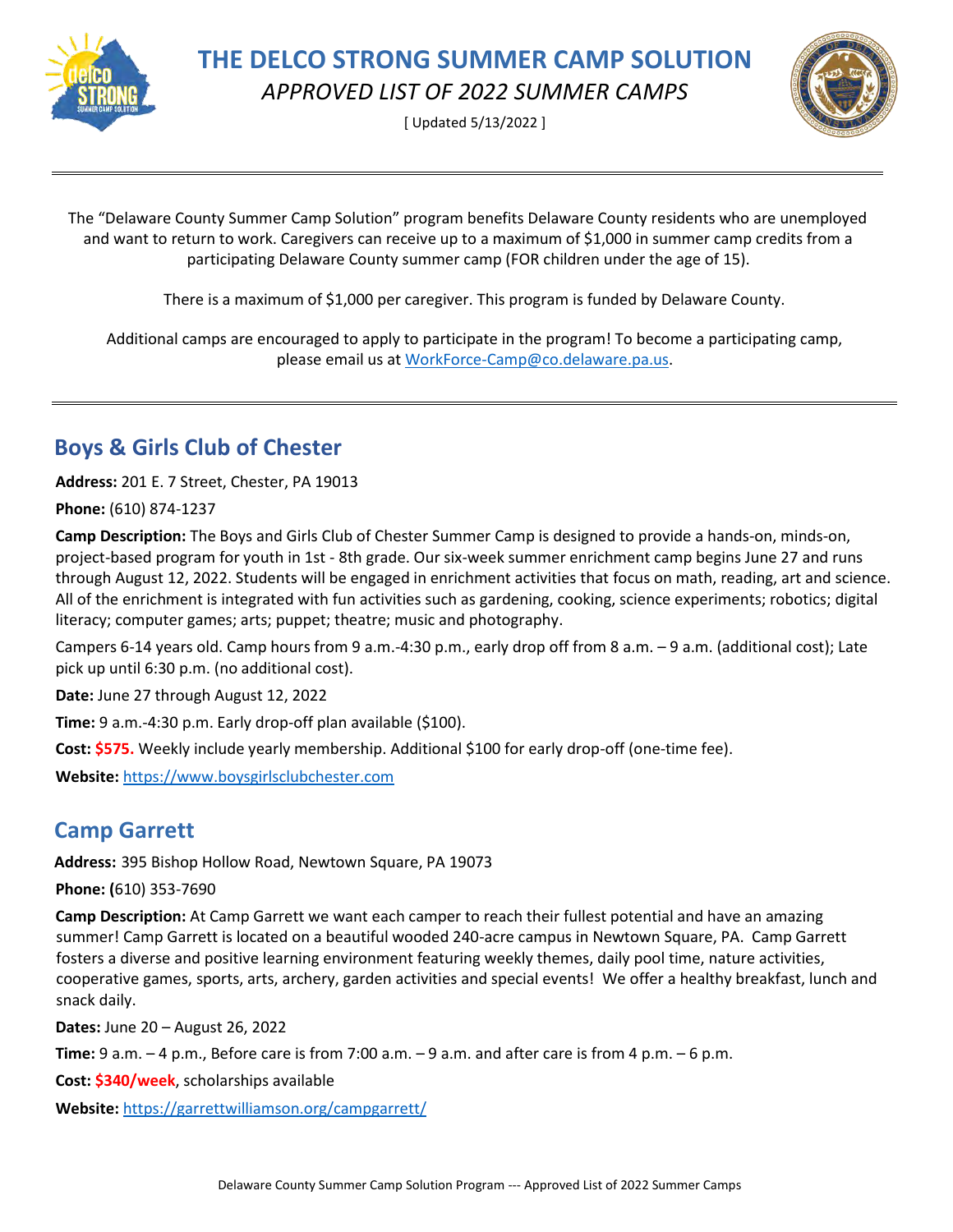

[ Updated 5/13/2022 ]



#### **Camp Phoenix**

**Address:** 301 W. 9th Street, Chester, PA 19013

**Phone:** 610-872-4812

**Description:** Camp Phoenix is a four-week summer educational, recreational and cultural enrichment day camp for grades K-8. It features an active literacy curriculum, sports, physical activities, art, technology, cultural programs, and field trips. Camp partners include the City of Chester, St. Paul's Episcopal Church, and Swarthmore Swim Club.

**Date:** July 1 through July 29, 2022

**Time:** 9:00 a.m. – 4:30 p.m.

**Cost**: **\$325.00** (plus \$25 non-Refundable registration)

**Website:** <https://chestereastside.org/our-programs/>

## **Chef Dad's Table, LLC**

**Address:** 2191 West Chester Pike, Broomall, PA 19008

**Phone:** 610-505-5617

**Description:** Chef Dad's Table Summer Camps offer our campers a hands-on experience in the kitchen while they learn about cooking, baking, ingredients, nutrition, current trends, cooking celebrities, and so much more. The full day allows us to tackle more in-depth cooking and baking projects. We also have time for outdoor activities (weather permitting), arts and crafts, games, cooking contests, taste tests, theme days, special class events, family recipe contests, and so much more

**Date:** June 20 through August 4, 2022

**Time:** 9:00 a.m. – 3:00 p.m. (early drop-off is available at 8:00 a.m.)

**Cost**: **\$350-\$450** per week based on 3, 4, or 5-day option

**Website:** [www.chefdadstable.com](https://gcc02.safelinks.protection.outlook.com/?url=http%3A%2F%2Fwww.chefdadstable.com%2F&data=05%7C01%7CHerlingerR%40co.delaware.pa.us%7C67dd6c46392e48e31f1808da2ea9a7cb%7C8551c32a4d014b3eb3a0d59c2f37e1ce%7C0%7C0%7C637873603445497846%7CUnknown%7CTWFpbGZsb3d8eyJWIjoiMC4wLjAwMDAiLCJQIjoiV2luMzIiLCJBTiI6Ik1haWwiLCJXVCI6Mn0%3D%7C3000%7C%7C%7C&sdata=gOWiriqhwPkPgcIyCxpreyNQp7f22RLBGLCVAq2Wudg%3D&reserved=0)

#### **Darlington Fine Arts Center, Inc.**

**Address:** 977 Shavertown Road, Garnet Valley, PA 19060

**Phone:** (610) 358-3632

**Camp Description:** Darlington Arts Center offers weekly camps from 9 a.m. – 3 p.m. for students ages 3-12 with multidisciplinary programs in music, art, dance, and drama. Each week has a theme, and each week culminates in a performance and art gallery.

**Dates:** June 15 through August 31, 2022 (weekly)

**Time:** 9 a.m. – 3 p.m.

**Cost: \$360 -\$395**

**Website:** [https://www.darlingtonarts.org](https://www.darlingtonarts.org/)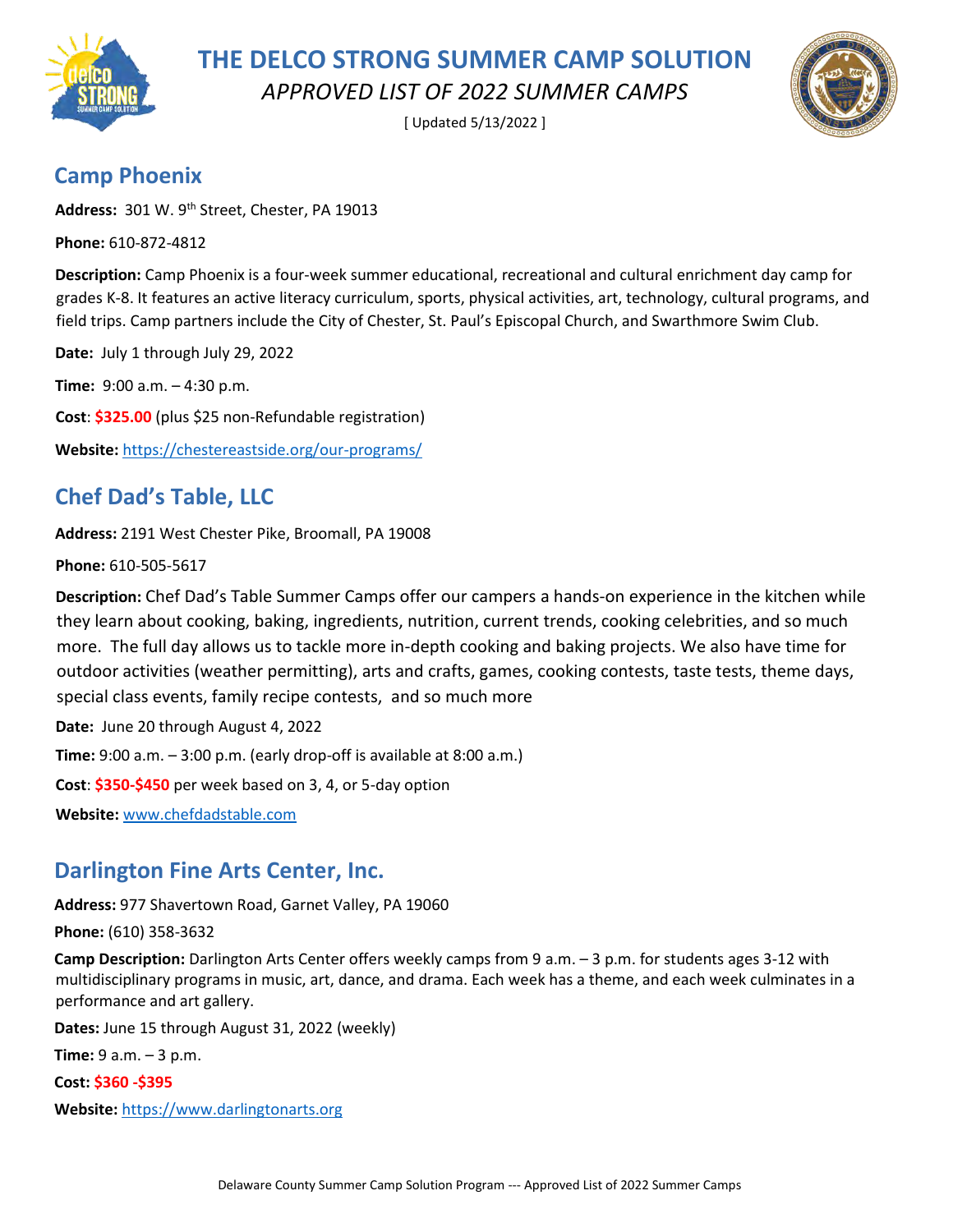

[ Updated 5/13/2022 ]



#### **Delaware County Community College**

**Address:** 901 S. Media Line Road, Media, PA 19063

**Phone:** 610-359-7355

**Camp Description:** Our camps run Monday through Thursday, drop off at 8:45 am - and pick up is 4:00 pm. Different camps are offered from 9am-12pm and from 1pm-4pm. Campers who register for both an AM and a PM camp also register for Lunch Bunch for an additional fee of \$30/week. Visit the web for costs, as camps are all priced differently

Campers 6-15 years old. **Date:** June 26 through August 4 **Time:** 9:00 a.m. – 4:00 p.m. **Cost:** Visit the web for specific camp fees **Website:** [www.dccc.edu/summercamps](https://gcc02.safelinks.protection.outlook.com/?url=http%3A%2F%2Fwww.dccc.edu%2Fsummercamps&data=05%7C01%7CHerlingerR%40co.delaware.pa.us%7C8f9e0b78ac8c427ffbb608da284c44bb%7C8551c32a4d014b3eb3a0d59c2f37e1ce%7C0%7C0%7C637866605283612497%7CUnknown%7CTWFpbGZsb3d8eyJWIjoiMC4wLjAwMDAiLCJQIjoiV2luMzIiLCJBTiI6Ik1haWwiLCJXVCI6Mn0%3D%7C3000%7C%7C%7C&sdata=Atd5U21cmjISrL5Zv5KxO2bf4aN1X%2B5X1%2FTa72FHdxs%3D&reserved=0)

#### **The Media Theatre**

**Address:** 104 East State Street, Media, PA 19063

**Phone:** 610-891-0100

**Description:** Camp Media Theatre is Delaware County's only theatre camp produced by a working professional theatre and provides an exciting opportunity for kids to participate in the magic of musical theatre at an early age.

**Date:** June 13 through August 19, 2022

**Time:** 9:30 a.m. - 3:00 p.m. (early drop-off is available at 8:30 a.m.)

**Cost**: **\$675** per session

**Website:** [www.mediatheatre.org](https://gcc02.safelinks.protection.outlook.com/?url=http%3A%2F%2Fwww.mediatheatre.org%2F&data=05%7C01%7CHerlingerR%40co.delaware.pa.us%7C67dd6c46392e48e31f1808da2ea9a7cb%7C8551c32a4d014b3eb3a0d59c2f37e1ce%7C0%7C0%7C637873603445497846%7CUnknown%7CTWFpbGZsb3d8eyJWIjoiMC4wLjAwMDAiLCJQIjoiV2luMzIiLCJBTiI6Ik1haWwiLCJXVCI6Mn0%3D%7C3000%7C%7C%7C&sdata=0tKPbr9xIf63Tmxl0Zl3icQzQ68%2FwI5bVB0mWQv2tC8%3D&reserved=0)

#### **Summer Discovery at Newlin Grist Mill**

**Address:** 219 S. Cheyney Rd Glen Mills PA 19342

**Phone:** (610) 459-2359

**Camp Description:** Summer Discovery at Newlin Grist Mill offers history and nature-based experiences in an engaging, inclusive, outdoor environment for children ages 4-12. Campers share unique experiences that connect and expand their interactions with each other and their community.

**Date:** June 27 - July 29 (weekly)

**Time:** 8:30 a.m. – 12:30 p.m.

**Cost**: Members: **\$200 weekly**. Non-Members: **\$250 weekly**.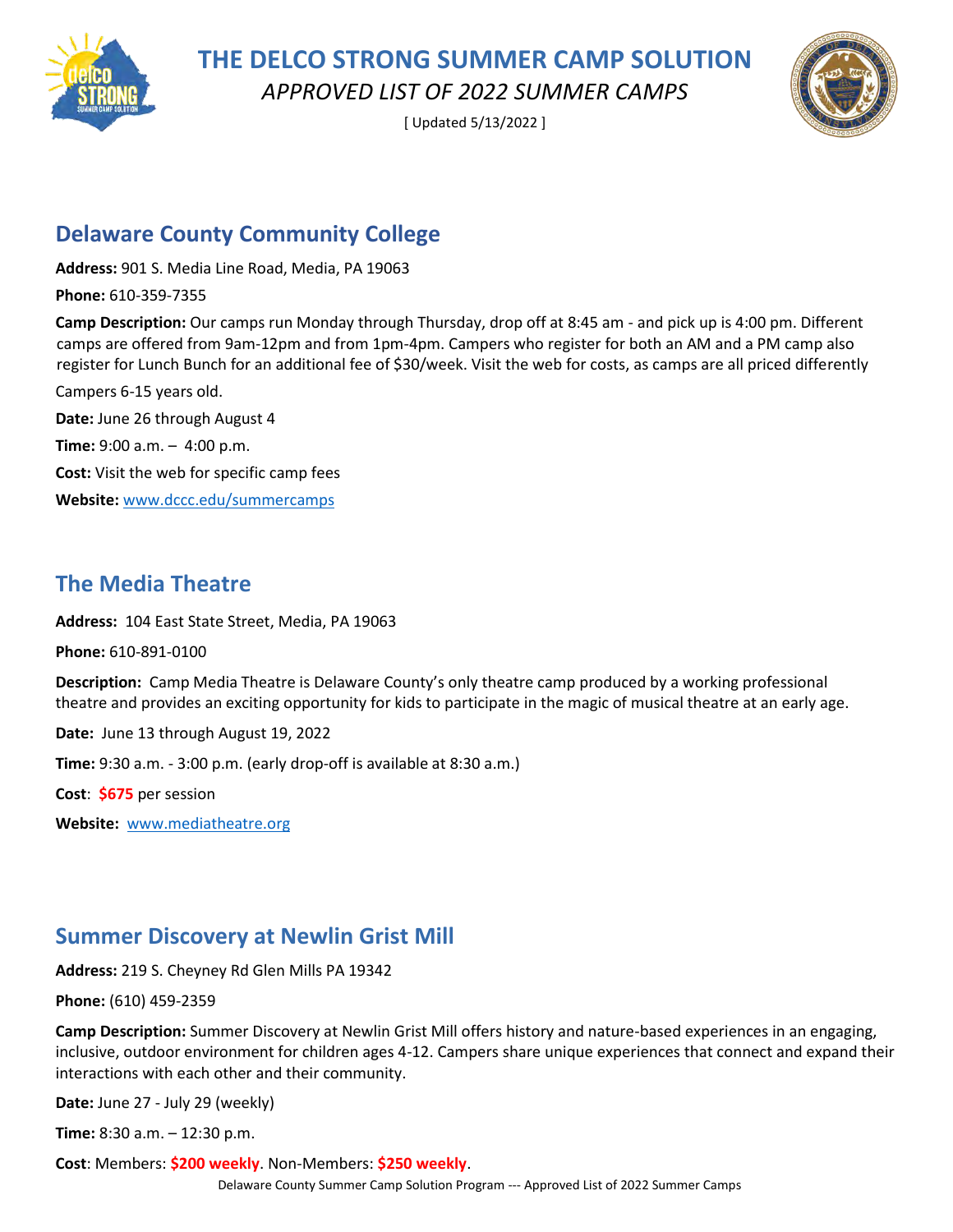

[ Updated 5/13/2022 ]



#### **Website:** [https://www.darlingtonarts.org](https://www.darlingtonarts.org/)

#### **YMCA (Lansdowne)**

**Address:** 2110 Garrett Rd., Lansdowne, PA 19050

**Phone:** (610) 259-1661

**Camp Description:** This day camp will focus on fun and improving the well-being of children. Give your child an awesome summer filled with opportunities to develop new skills, discover a new passion or make a lifelong friend! With programs designed for everyone, the possibilities at YMCA summer day camps are limitless. Each day your camper spends at camp is jam-packed with classic summertime activities.

**Date:** June 13 - August 26

**Time:** Monday – Friday 8:30 a.m. – 4:30 p.m. (Free 'Before Camp Care' 7:00 a.m. – 8:30 a.m.; Free 'After Camp Care' 4:30 p.m.  $-6$  p.m.)

**Cost:** Member: **\$205/week**, Non-member: **\$260/week** (\$35 deposit for each week)

**Website:** <https://cyedc.org/lansdowne-summer-camp/>

### **YMCA (Ridley Area)**

**Address:** 900 South Avenue, Secane, PA 19018

**Phone:** (610) 544-1080

**Camp Description:** This camp focuses on fun and improving the well-being of children. Give your child an awesome summer filled with opportunities to develop new skills, discover a new passion or make a lifelong friend! With programs designed for everyone, the possibilities at YMCA summer day camps are limitless. Each day your camper spends at camp is jam-packed with classic summertime activities.

**Date:** June 13 - August 26

**Time:** Monday – Friday 8:30 a.m. – 4:30 p.m. (Free 'Before Camp Care' 7:00 a.m. – 8:30 a.m.; Free 'After Camp Care' 4:30 p.m.  $-6$  p.m.)

**Cost:** Member: **\$205/week**, Non-member: **\$260/week** (\$35 deposit for each week)

**Website:** <https://cyedc.org/Ridley-summer-camp/>

### **YMCA (Springfield)**

**Address:** 194 W. Sproul Rd., Springfield, PA 19064

**Phone:** (610) 557-9622 x 3

**Camp Description:** We believe in each child's individuality and focus on three areas of development: friendship, accomplishment and belonging. All campers have the chance to experience our core values: caring, honesty, respect, and responsibility.

One of the most fun parts of growing up is trying something new and loving the experience. Every single week at summer camp offers so many unique themes and opportunities for preschoolers, school-age children and teens.